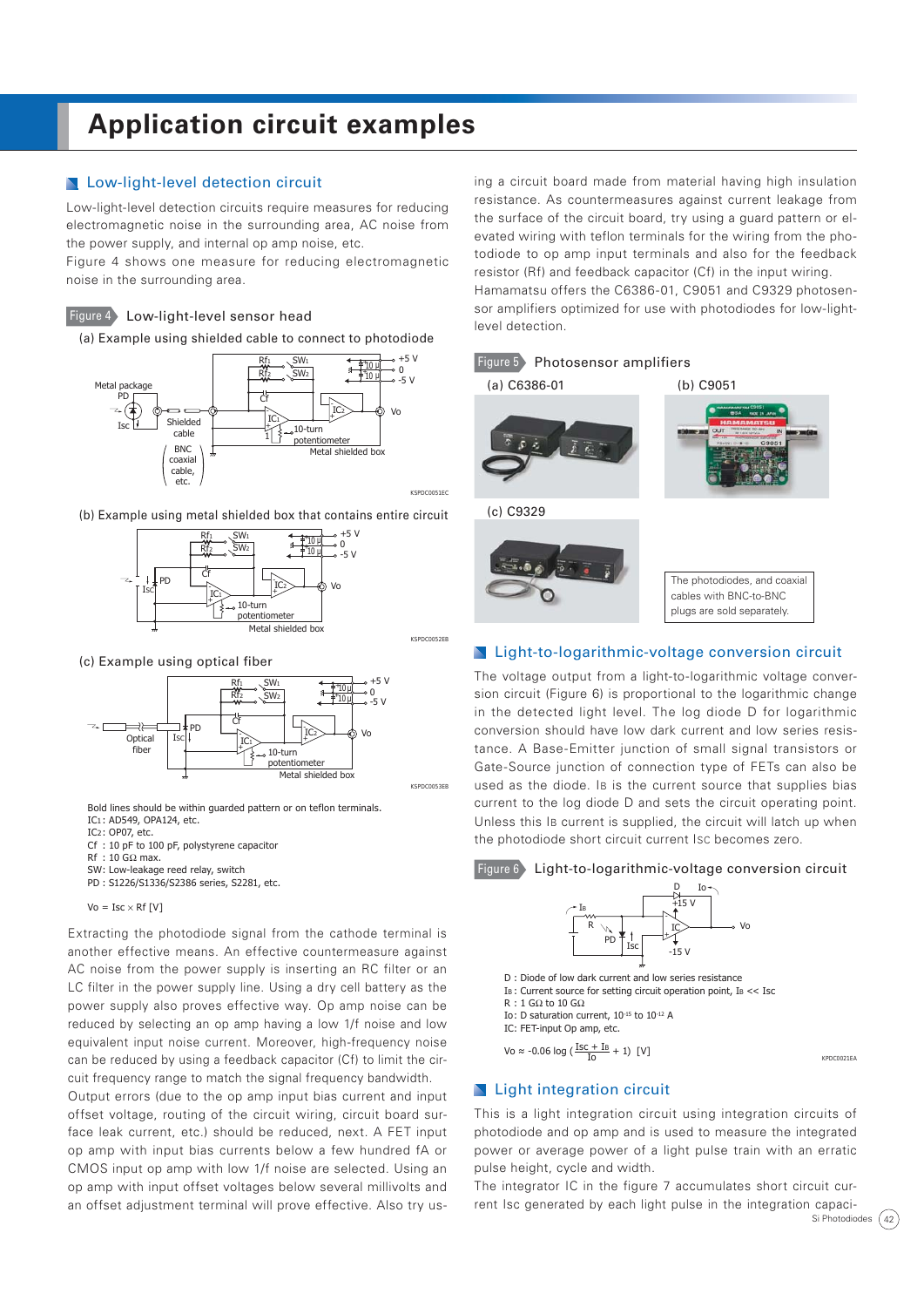tance C. By measuring the output voltage Vo immediately before reset, the average short circuit current can be obtained from the integration time (to) and the capacitance C. A low dielectric absorption type capacitor should be used as the capacitance C to eliminate reset errors. The switch SW is a CMOS analog switch.



Vo = Isc  $\times$  to  $\times \frac{1}{C}$  [V]

KPDC0027EB

KSPDC0054EB

# Basic illuminometer (1)

A basic illuminometer circuit can be configured by using Hamamatsu C9329 photosensor amplifier and S9219 Si photodiode with sensitivity corrected to match human eye response. As shown in Figure 8, this circuit can measure illuminance up to a maximum of 1000 *lx* by connecting the output of the C9329 to a voltmeter in the 1 V range via an external resistive voltage divider.

A standard light source is normally used to calibrate this circuit, but if not available, then a simple calibration can be performed with a 100 W white light source.

To calibrate this circuit, first select the L range on the C9329 and then turn the variable resistor VR clockwise until it stops. Block the light to the S9219 while in this state, and rotate the zero adjusting volume control on the C9329 so that the voltmeter reads 0 mV. Next turn on the white light source, and adjust the distance between the white light source and the S9219 so that the voltmeter display shows 0.225 V. (The illuminance on the S9219 surface at this time is approximately 100 *lx*.) Then turn the VR counterclockwise until the voltmeter display shows 0.1 V. The calibration is now complete.

After calibration, the output should be 1 mV/*lx* in the L range, and 100 mV/*lx* in the M range on the C9329.



# Basic illuminometer (2)

This is an basic illuminometer circuit using a visual-compensated Si photodiode S7686 and an op amp. A maximum of 10000 *lx* can be measured with a voltmeter having a 1 V range. It is necessary to use a low consumption current type op amp which can operate from a single voltage supply with a low input bias current.

An incandescent lamp of 100 W can be used for approximate calibrations in the same way as shown above "Basic illuminometer (1)". To make calibrations, first select the 10 mV/*lx* range and short the wiper terminal of the variable resistor VR and the output terminal of the op amp. Adjust the distance between the photodiode S7686 and the incandescent lamp so that the voltmeter reads 0.45 V. (At this point, illuminance on S7686 surface is about 100 *lx*.) Then adjust VR so that the voltmeter reads 1.0 V. Calibration has now been completed.



PD: S7686 (0.45 μA/100 *lx*)

#### KPDC0018ED

#### **N** Light balance detection circuit

Figure 10 shows a light balance detector circuit utilizing two Si photodiodes PD1 and PD2 connected in reverse-parallel and an op amp current-voltage converter circuit.

The photoelectric sensitivity is determined by the feedback resistance Rf. The output voltage Vo of this circuit is zero if the amount of light entering the two photodiodes PD1 and PD2 is equal. By placing two diodes D in reverse parallel with each other, Vo will be limited range to about  $\pm 0.5$  V in an unbalanced state, so that the region around a balanced state can be detected with high sensitivity. This circuit can be used for light balance detection between two specific wavelengths using optical filters.





PD: S1226/S1336/S2386 series, etc. IC : LF356, etc. D : ISS226, etc.

 $V_0 = Rf \times (Isc2 - Isc1)$  [V]  $(Vo < \pm 0.5 V)$ 

KPDC0017EB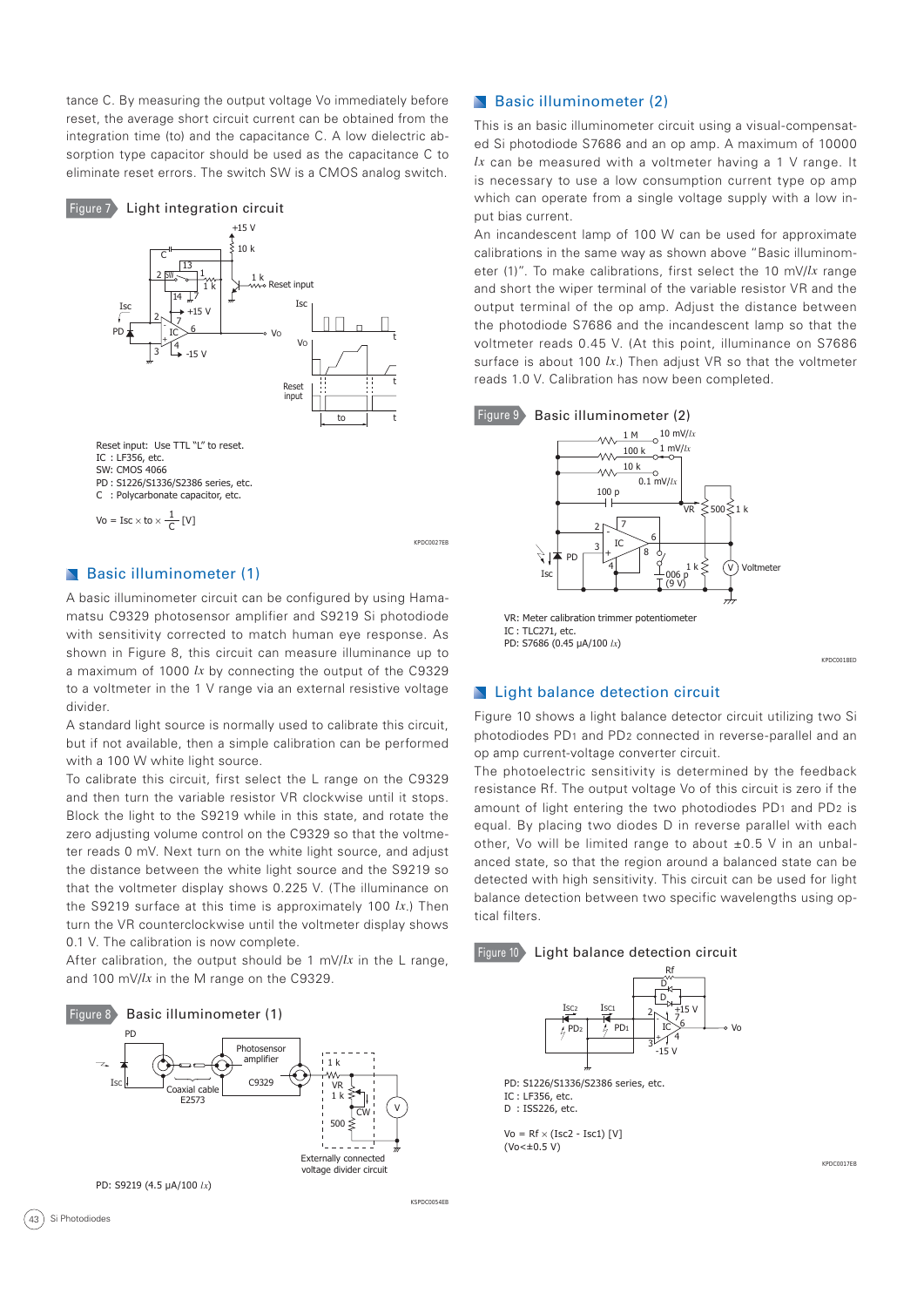# **N** Light absorption meter

This is a light absorption meter using a dedicated IC and two photodiodes which provides a logarithmic ratio of two current inputs (See Figure 11). By measuring and comparing the light intensity from a light source and the light intensity after transmitting through a sample with two photodiodes, light absorbance by the sample can be measured.

To make measurements, optical system such as the incident aperture should first be adjusted to become the output voltage Vo to 0 V so that the short circuit current from the two Si photodiodes is equal. Next, the sample is placed on the light path of one photodiode. At this point, the output voltage value means the absorbance by the sample. The relationship between the absorbance A and the output voltage Vo can be directly read as A=-Vo [V]. If a filter is interposed before the light source as shown in the figure 11, the absorbance of specific light spectrum or monochromatic light can be measured.



#### **N** Total emission measurement of LED

Since the emitting spectral width of LEDs is usually as narrow as about several-ten nanometers, the amount of the LED emission can be calculated from the Si photodiode photosensitivity at a peak emission wavelength of the LED. In Figure 12, the inner surface of the reflector block B is mirror-processed so that it reflects the light emitted from the side of the LED towards the Si photodiode. Therefore, the total amount of the LED emission can be detected by the Si photodiode.



$$
\mathsf{Po} \approx \frac{\mathsf{Isc}}{\mathsf{S}} \; [\mathsf{W}]
$$

Application circuit examples

#### High-speed photodetector circuit (1)

The high-speed photodetector circuit shown in Figure 13 utilizes a low-capacitance Si PIN photodiode (with a reverse voltage applied) and a high-speed op amp current-voltage converter circuit. The frequency band of this circuit is limited by the op amp device characteristics to less than about 100 MHz.

When the frequency band exceeds 1 MHz, the lead inductance of each component and stray capacitance from feedback resistance Rf exert drastic effects on device response speed. That effect can be minimized by using chip components to reduce the component lead inductance, and connecting multiple resistors in series to reduce stray capacitance.

The photodiode leads should be kept as short as possible and the pattern wiring to the op amp should be made as short and thick as possible. This will lower effects from the stray capacitance and inductance occurring on the circuit board pattern of the op amp inputs and also alleviate effects from photodiode lead inductance. Moreover, a ground plane structure utilizing copper plating at ground potential across the entire board surface will prove effective in boosting device performance.

A ceramic capacitor should be used as the 0.1 μF capacitor connected to the op amp power line, and the connection to ground should be the minimum direct distance.

Hamamatsu offers C8366 photosensor amplifier for PIN photodiodes with a frequency bandwidth up to 100 MHz.





PD: High-speed PIN photodiode (S5971, S5972, S5973, etc.) Rf : Two or more resistors are connected in series to eliminate parallel capacitance. IC : AD745, LT1360, HA2525, etc.

 $Vo = -Isc \times Rf[V]$ 

KPDC0026EA

KPDC0020ED

#### Figure 14 Photosensor amplifier C8366



#### **High-speed photodetector circuit (2)**

The high-speed photodetector circuit in Figure 15 uses load resistance RL to convert the short circuit current from a lowcapacitance Si PIN photodiode (with a reverse voltage applied) to a voltage, and amplifies the voltage with a high-speed op amp. There is no problem with gain peaking based due to phase shifts in the op amp. A circuit with a frequency bandwidth higher than 100 MHz can be attained by selecting the correct op amp. Points for caution in the components, pattern and structure are the same as those listed for the "High-speed photodetector circuit (1)".

Si Photodiodes (44